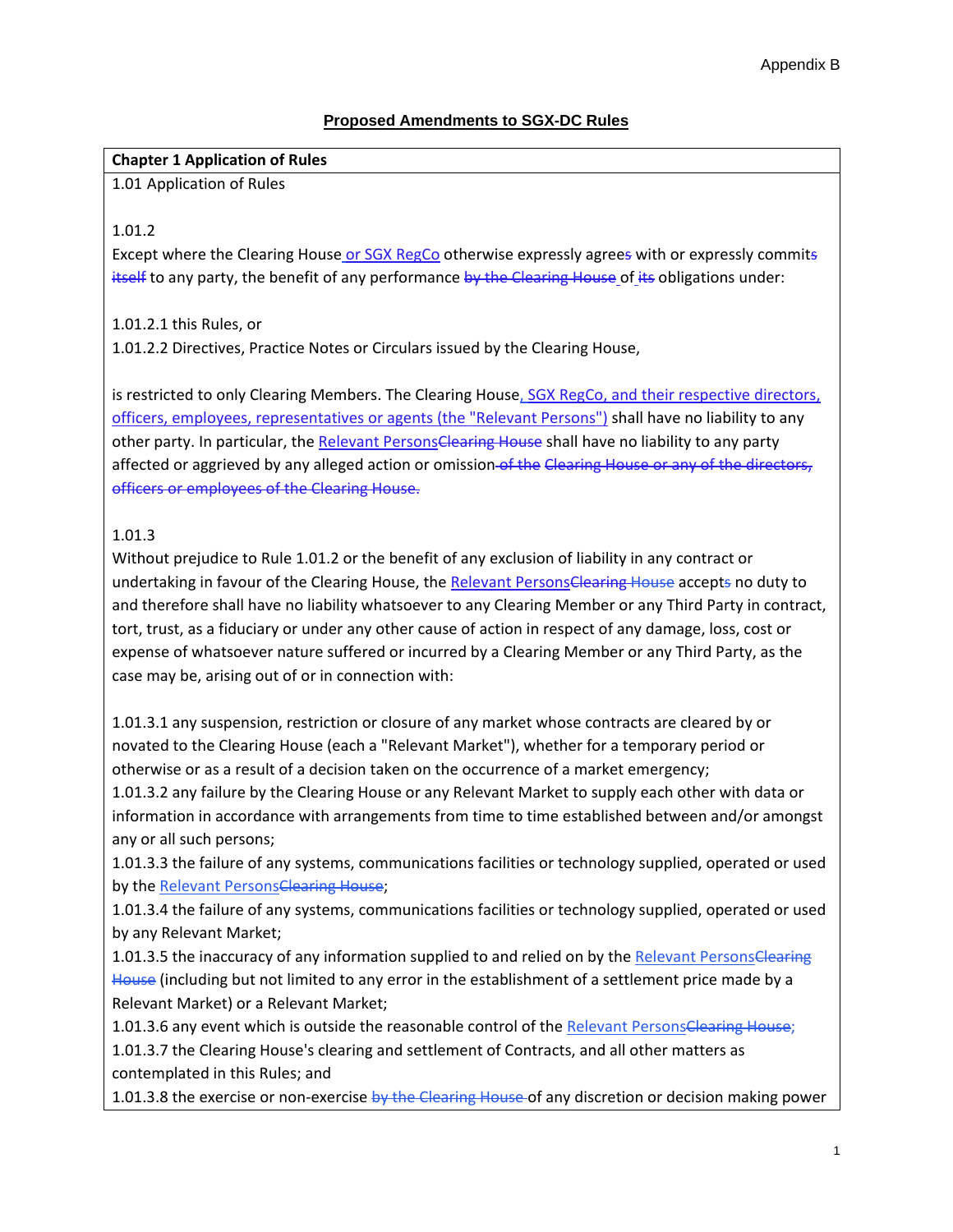#### under this Rules.

# 1.01.4

Without prejudice to Rule 1.01.2, and in addition to Rule 1.01.3, each Clearing Member should and must note that in connection with any index used or to be used by the Clearing House for clearing and settlement or in connection or by reference therewith, none of the Relevant PersonsClearing House, its directors or officers or any relevant party that the Clearing House may contract with for the supply of the index or information in relation thereto (each of the foregoing, a "Relevant Party") assume any obligation or liability in connection with the clearing or settlement of any contract based on such index. Accordingly, none of the foregoing parties shall be in any way responsible for any losses, expenses or damages (in all cases direct or indirect) arising in connection with or referable to the clearing or settlement of any contract linked or referable to the said index, provided that nothing herein shall affect either obligations of the Clearing House or its Clearing Members as parties clearing or settling in any contract so linked or referable. None of the Relevant Parties guarantee or warrant or undertake in any manner the accuracy or completeness of any such index or any information or data included in or referable to it.

# 1.01.8

The Clearing House may delegate, assign or grant authority to exercise any of its rights, powers, authorities and discretions under these Rules, including any right to enforce these Rules, to such person or entity as it may determine in its sole discretion, without consent from any Clearing Member

Where these Rules provide that any power, authority or discretion is to be exercised by the Board, the Board may delegate, assign or grant authority to exercise such power, authority or discretion to any person or entity. The Board may authorise a delegate to sub-delegate.

## 1.01.9

SGX RegCo shall have the authority to exercise any rights, powers, authorities and discretions under these Rules, including the right to enforce these Rules. In the exercise of any such rights, powers, authorities and discretions under these Rules, SGX RegCo shall be bound to the same extent as the Clearing House in respect of any obligations arising from the exercise of such rights, powers, authorities and discretions.

## **Chapter 2 Clearing Membership**

**2.34 Market Disorders, Impossibility of Performance, Emergency Situations and Powers of Clearing House**

## 2.34.1B

If the Clearing House determines that an emergency exists which threatens the financial integrity of the Clearing House or any of the Clearing Members, it may take any of the actions referred to at Rules [2.34.1A.1](http://rulebook.sgx.com/en/display/display.html?rbid=3271&element_id=2120) to [2.34.1A.6](http://rulebook.sgx.com/en/display/display.html?rbid=3271&element_id=2120) and/or order special or advance margins or funds to be deposited with the Clearing House from all or any Clearing Member(s) or from Clearing Members having cleared particular long, and/or short contracts which remain open.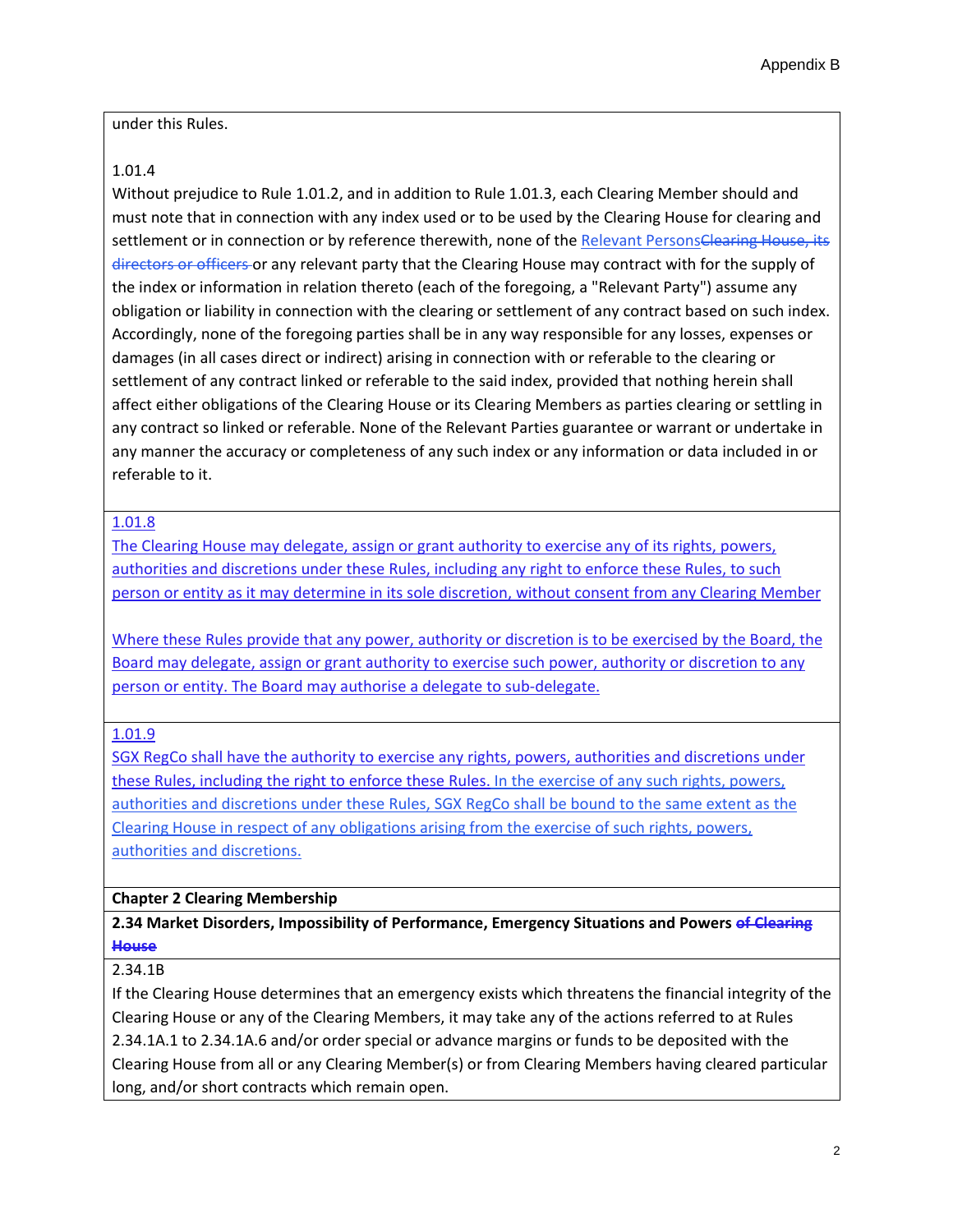As soon as practicable, the Authority shall be notified of such actions. Nothing in this [Rule 2.34](http://rulebook.sgx.com/en/display/display.html?rbid=3271&element_id=2118) shall in any way limit the authority of the Clearing House, SGX RegCoBoard or any other committee to act in an emergency situation in accordance with this Rules.

## 2.34.3

Without prejudice to the generality of [Chapter 1,](http://rulebook.sgx.com/en/display/display.html?rbid=3271&element_id=1904) the Clearing House, SGX RegCo and their respective directors, officers, employees, representatives and agents shall not be liable to any Clearing Member or any Third Party in respect of any damage, loss, cost or expense of whatsoever nature (whether direct, indirect, special or consequential, including without limitation any loss of business, revenue, goodwill, bargain or profit), suffered or incurred by such Clearing Member or Third Party, arising out of or in connection with the exercise or non-exercise by the Clearing House of its powers unde[r Rule 2.34](http://rulebook.sgx.com/en/display/display.html?rbid=3271&element_id=2118) or the determination by the Clearing House of the satisfaction or non-satisfaction of any condition for the exercise of such powers.

#### **2.35 Force Majeure**

#### 2.35.1

Without prejudice to [Rule 1.01.2,](http://rulebook.sgx.com/en/display/display.html?rbid=3271&element_id=1907) none of the Clearing House, SGX RegCo and their respective directors, officers, employees, representatives or agents ("Relevant Persons") shall not be liable for any failure, hindrance or delay in performance in whole or in part of the Clearing House'sits obligations under the terms of this Rules or of any Contract if such failure, hindrance or delay arises out of events or circumstances beyond itsthe Relevant Person's control. Such events or circumstances may include, but are not limited to, acts of God or the public enemy, acts of a civil or military authority other than the acts referred in [Rule 2.34](http://rulebook.sgx.com/en/display/display.html?rbid=3271&element_id=2118) above, embargoes, fire, flood, labour dispute, unavailability or restriction of computer or data processing facilities, energy supplies, or of bank transfer systems or wires, and any other causes beyond the Relevant Person's Clearing House's reasonable control.

## 2.35.2

On the happening of any one (1) or more of the events or circumstances referred to i[n Rule 2.35.1](http://rulebook.sgx.com/en/display/display.html?rbid=3271&element_id=2124) above, the Clearing House and any party affected shall immediately notify the same to the relevant party or parties.

## 2.35.3

In respect of affected Contracts, the Clearing House shall be entitled at any time after the receipt of such notice by the Clearing House or any relevant Clearing Member or Third Party, to close out some or all Contracts in the relevant Clearing Member's name at a price determined by the Clearing House, or to take such other action as it deems necessary or desirable in respect of some or all of the affected Contracts in the relevant Clearing Member's name or require the relevant Clearing Member to take such action as the Clearing House may direct in respect of the same.

#### 2.35.4

Without prejudice to the generality of the foregoing, the Relevant PersonsClearing House shall not be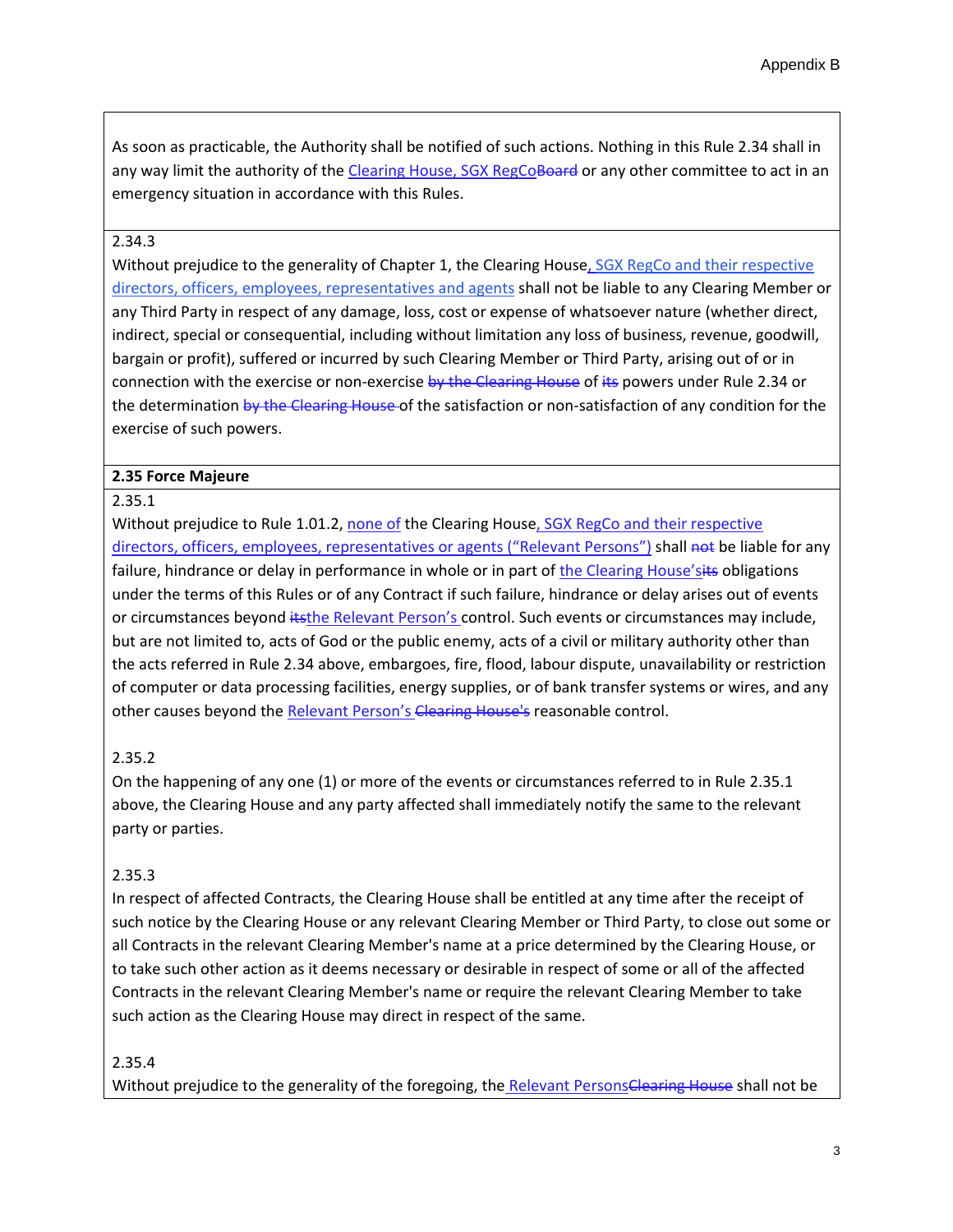liable for any failure, hindrance or delay in the performance (in whole or in part) of any of the Clearing House'sits obligations to Clearing Members with regard to any securities or instruments accepted as margin where such failure, hindrance or delay arises from causes beyond the Clearing House's control, such as but not limited to the failure whether partial or total, interruption or suspension of any depository or custodian or other service ("depository", which expression shall include banks or financial institutions with which cash, securities or instruments are placed with) the Clearing House is using, the termination or suspension of the Clearing House's membership or use of the depository or any variation of the depository's operational timetable, whether or not occasioned by action of the depository operator or other party, or any embargo, unavailability or restriction of bank transfer systems or wires, malfunction or overload of the depository or other emergency.

## **Chapter 3 Committees**

# **3.01 Disciplinary Committee**

#### 3.01.2

The Disciplinary Committee comprises persons appointed by the *SGX RegCo* Board. No director, officer or employee of the Clearing HouseSGX or any of its related corporations may be appointed

# 3.01.3

The SGX RegCo Board determines the chairman and deputy chairman of the Disciplinary Committee. In the absence of the chairman, the deputy chairman will have all the powers of the chairman.

## **3.02 Appeals Committee**

3.02.2

The Appeals Committee comprises persons appointed by the SGX RegCo Board and approved by the Authority provided that:—

3.02.2.1 no director, officer or employee of SGX or any of its related companies may be appointed;

3.02.2.2 a majority are not directors, officers or employees of the members of SGX or its subsidiaries; and

3.02.2.3 a majority are not substantial shareholders of SGX or directors, officers or employees of any substantial shareholder of SGX.

# 3.02.3

The powers of the Appeals Committee include:—

3.02.3.1 all the powers of the Disciplinary Committee; 3.02.3.2 increasing or reducing penalties, and overturning, varying or upholding any decision of the Disciplinary Committee;

3.02.3.3 hearing appeals in accordance with this Rules; and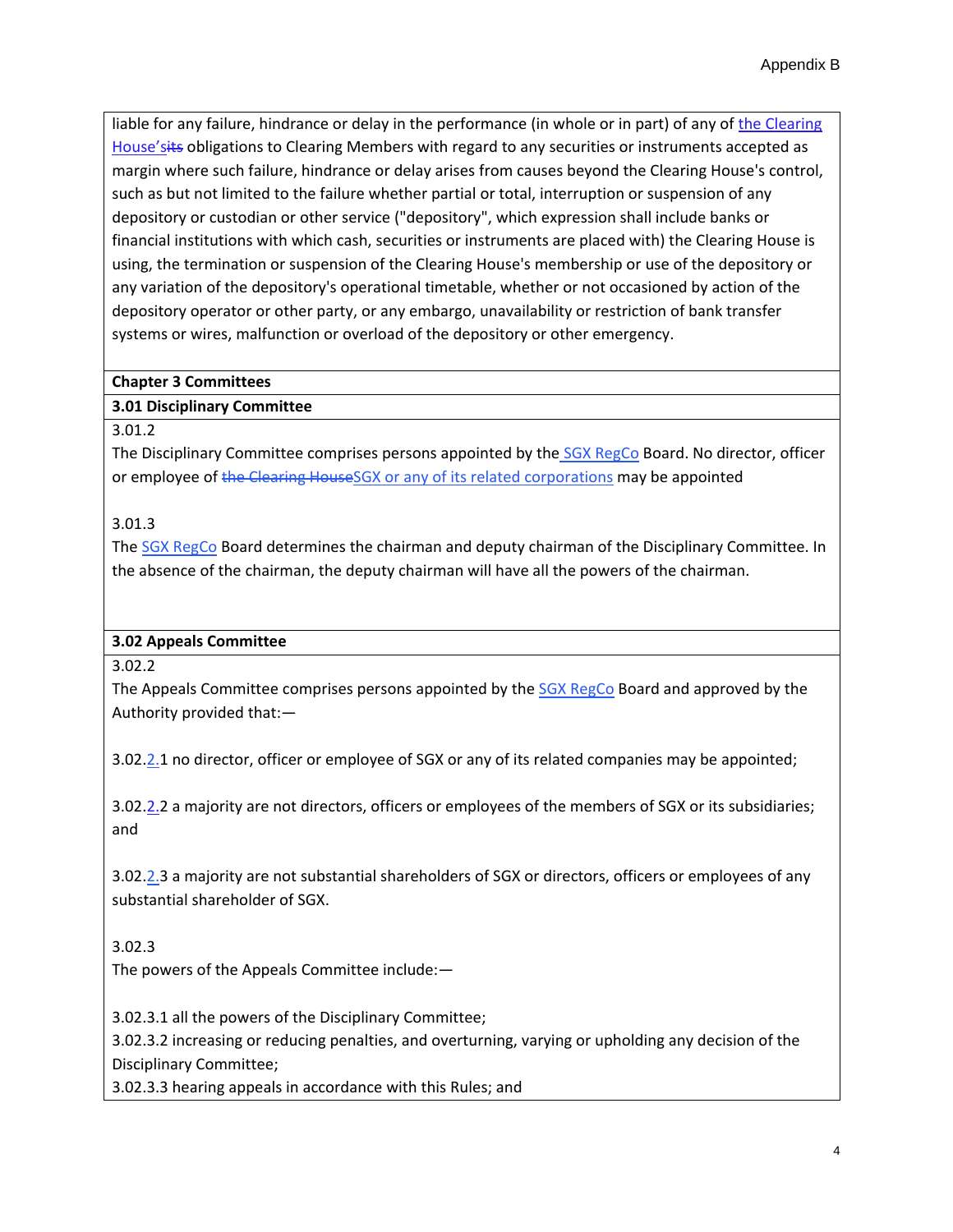3.02.3.4 dealing with such other matters as the SGX RegCo Board gives it (either generally or in a particular case).

# **Chapter 4 Enforcement of Rules**

#### **4.01 General Provision**

#### 4.01.1

This Rules are intended to ensure the financial integrity of the Clearing House and to try to ensure its ability to discharge its clearing or other obligations to the Relevant Markets and to provide protection to its Clearing Members against unwarranted liability arising otherwise than as a consequence upon its own clearing of Contracts. To that end, the Clearing House may carry out investigations and may establish committees to hear charges or appeals and impose the Board has appointed officers and established committees to which it has delegated responsibility for the investigation, hearing and imposition of fines or other disciplinary actions for violations of any provision of this Rules.

#### **4.11 Continuous Offences**

## 4.11.1

Each occasion on which a rule violation occurs or is repeated shall be regarded as a distinct offence. Where the rule violation concerned results in a condition or state of affairs that unless rectified by the Clearing Member charged is liable to continue, the Clearing Member charged shall be liable to pay, on being called upon to do so by the Clearing House Board or, if the Clearing Member has been charged, the relevant body hearing the matter, a fine not exceeding S\$250,000 in the case of a major offence, or a fine not exceeding S\$10,000 in the case of a minor offence, as the Clearing HouseBoard or the relevant body hearing the matter may determine, for every day during which the said rule violation, condition or state of affairs continues.

## **4.12 Major Offences**

4.12.1

It shall be a major offence for a Clearing Member charged to:—

4.12.1.2 make a material mis-statement to the Board, the Clearing House, SGX RegCo, or to aany committee, or their respective employees and membersin relation to any information supplied to the Clearing House or its officials;

4.12.1.4 refuse to appear before the BoardClearing House, in connection with any investigation, or any committee at a duly convened hearing, or in connection with any investigation, refuse to fully answer all questions or produce all books and records at any audit hearing or investigation, or give false testimony, or fail to produce any books or records requested by the Clearing House staff in connection with an investigation within thirty (30) days after such request is made or fail to appear at a scheduled staff interview unless good cause is shown for such failure to appear;

## **4.13 Minor Offences**

 $4.13 - 1$ 

Without prejudice to this Rules, it shall be an minor offence for a Clearing Member to: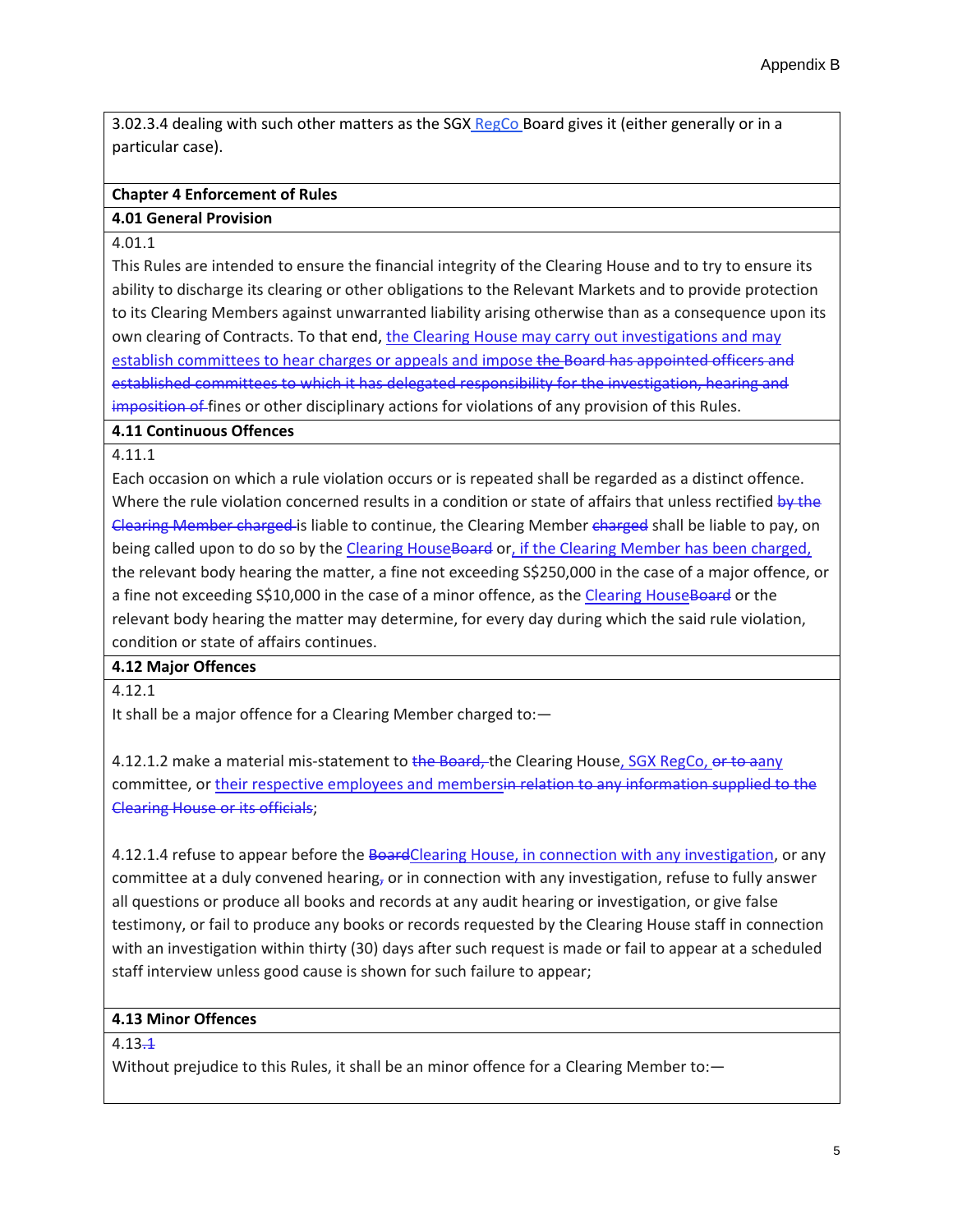4.13.1 be guilty of dishonourable or uncommercial conduct;

4.13.2 make a false entry on a clearing sheet;

4.13.3 fail to answer Customers' complaints promptly;

4.13.4 violate any rule, the violation of which is not a major offence; and

4.13.5 make a mis-statement to the Board, the Clearing House, SGX RegCo, or to aany committee, or their respective employees and members in relation to any information supplied to the Clearing House or its officials.

**4.15 Clearing Member's Indemnity to the Clearing House**

4.15.1

Each Clearing Member indemnifies each of the the Clearing House, SGX RegCo, and their respectiveand its directors, officers, employees, representatives and agents ("Indemnified Persons") against any loss or liability reasonably incurred or suffered by the an Indemnified Persons where such loss or liability arose out of or in connection with:—

4.15.1.1 any breach by the Clearing Member of its obligations under this Rules; or 4.15.1.2 any wilful, unlawful, reckless or negligent act or omission by the Clearing Member.

4.15.2

Without prejudice to the generality of Rule 4.15.1, in the event that any legal, arbitration or other proceedings are brought to impose any liability on all or any of the Indemnified Persons for an alleged failure on the part of any Indemnified Person to prevent or to require action by a Clearing Member or any of its directors, officers, employees, representatives or agents, the Clearing Member shall reimburse the relevant Indemnified PersonsClearing House for:-

4.15.2.1 all expenses and legal fees incurred by or on behalf of the Indemnified Person the Clearing House in connection with such proceedings;

4.15.2.2 any payment made by or on behalf of the Indemnified Person-the Clearing House-with the approval of the Clearing Member in connection with any settlement of such proceedings; and

4.15.2.3 any payment made by or on behalf of the Indemnified Persons the Clearing House as a result of any order, award or judgment made in such proceedings.

The Clearing Member shall render such co-operation as the Indemnified PersonClearing House reasonably requires in respect of such proceedings including without limitation the production of any document or records.

4.15.3

Without prejudice to Rule 4.15.2, the Clearing Member shall pay to an Indemnified Person, if the Indemnified Person so requires, the costs incurred by or on behalf of the Indemnified Person of producing or obtaining, pursuant to a court order or other legal process, records relating to the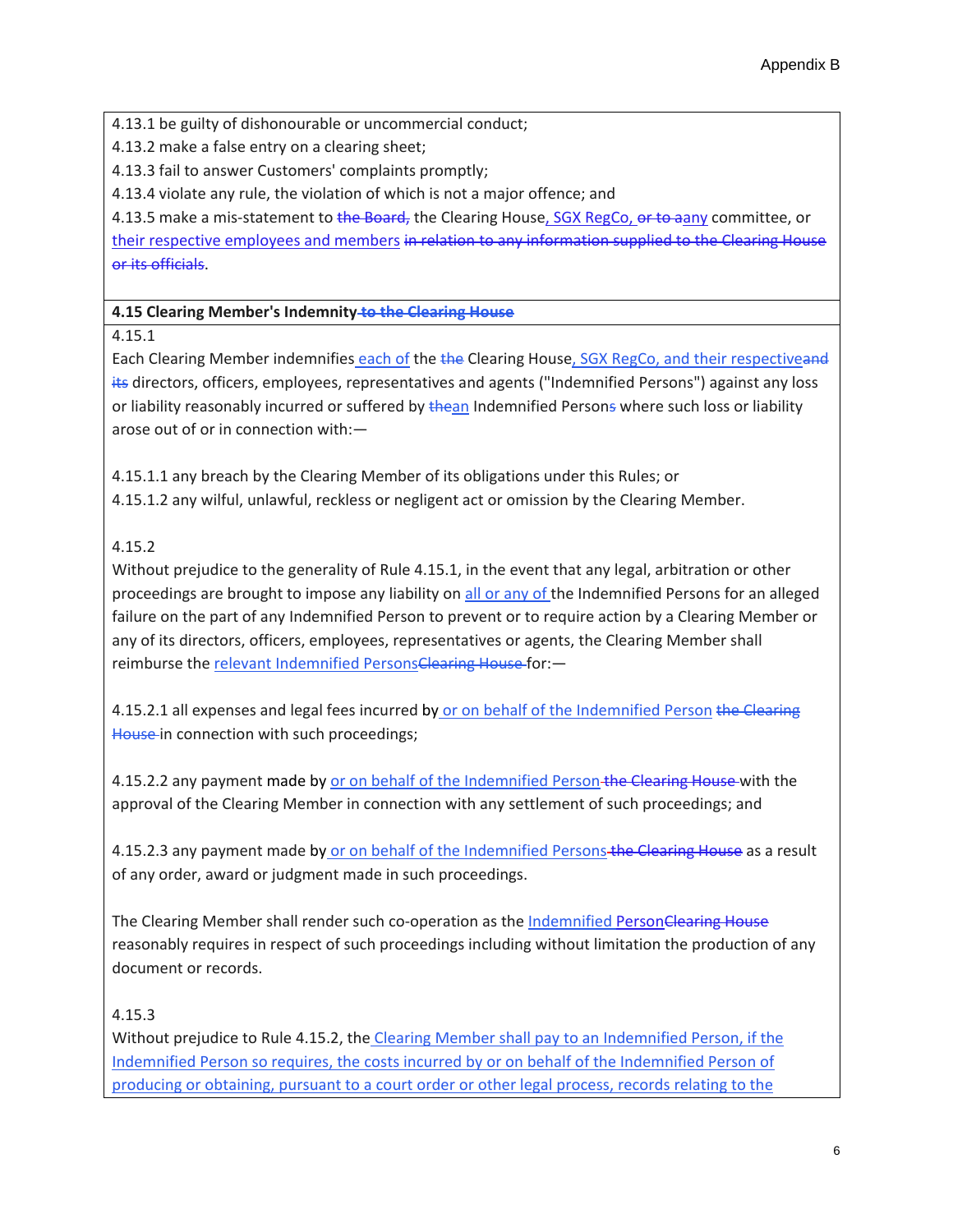business or affairs of a Clearing Member or any of its directors, officers, representatives, employees or agents, regardless of the party requiring such production or obtainmenteost to the Clearing House of producing, pursuant to a court order or other legal process, records relating to the business or affairs of a Clearing Member may, at the absolute discretion of the Clearing House, be required to be paid to the Clearing House by such Clearing Member, whether such production is required at the instance of any other party.

**Chapter 9 Definitions and Interpretation**

**9.01 Definitions**

"SGX": means Singapore Exchange Limited.

"SGX RegCo": means Singapore Exchange Regulation Pte. Ltd.

"SGX RegCo Board": means the board of directors for the time being of SGX RegCo or such number of them as have authority to act for the SGX RegCo Board.